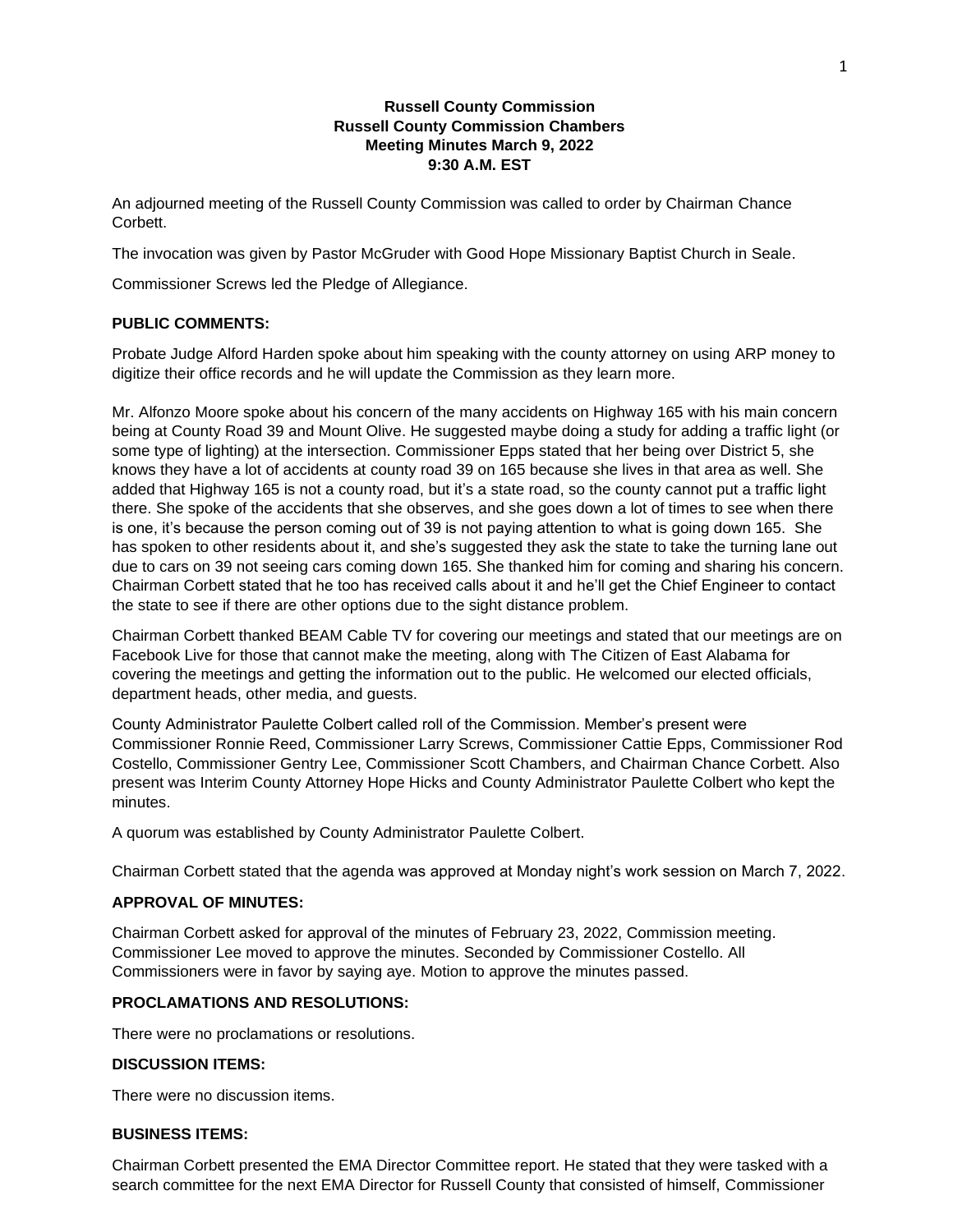Chambers, Commissioner Epps, along with Max Herring in HR, and County Administrator Paulette Colbert. He said a unanimous report from the committee was that the Commission consider hiring Mr. David Martin for that position. Commissioner Chambers moved to hire Mr. David Martin for the EMA Director. Seconded by Commissioner Corbett. Commissioner Lee asked that the last time this position was vacant, and they filled it, didn't they get input from the state? Chairman Corbett was not positive. There might have been one on the committee, at that time, but he knows the state will not give input because it's their policy to not give input. Commissioner Epps stated that she was on the committee and didn't think so. Chairman Corbett added that after a Commission meeting the County Attorney Hope Hicks was present and she sat in the interviews as well. He thanked Commissioner Epps for the reminder. County Administrator Paulette Colbert polled the Commission as follows: Commissioner Ronnie Reed, no; Commissioner Larry Screws, no; Commissioner Cattie Epps, yes; Commissioner Rod Costello, yes; Commissioner Gentry Lee, yes; Commissioner Scott Chambers, yes; and Chairman Chance Corbett, yes. The Commission approved Mr. David Martin as the EMA Director. Commissioner Epps stated that they had learned from the last committee meeting they had, that it was illegal to have a private meeting and it had to be open to the public. She asked was it right, so they know for the next time it comes up? Chairman Corbett stated that for the record, they did have this meeting and interview process open in the Chambers because they actually had somebody come and interrupt them in the meeting that was looking for something else. He stated it was definitely an open meeting. Attorney Hope Hicks agreed that it was conducted in an open meeting, and you would definitely want to because if you are hiring anybody that would be a department head that's going to file with the Ethics Commission, those would have to be considered in open meetings like an Engineer, EMA Director, County Administrator. Ms. Hicks said all of those jobs will need to make sure to do in open meetings. Commissioner Costello asked if they would need to advertise the meeting? Ms. Hicks agreed and stated that putting it on the regular Commission meeting agenda would be proper advertisement.

Chairman Corbett recognized Economic Development Tourism Director Victor Cross with the digital billboard sign contract. Mr. Cross requested to be able to pay \$5,250.00 to Effective Outdoor Advertising for a digital billboard across from Vance Funeral Home on Hwy 431. He stated that they can market our attractions and our events that he works with. He said that Mr. Persons said it originally would cost \$950.00/month and is giving us a break at \$750.00/month, from now until the end of September of this year and we'll look at it next year to see if it's doing what we want it to do. Commissioner Lee moved to approve the digital billboard advertising. Seconded by Commissioner Reed. Commissioner Lee asked Victor if we are on the list for the billboard between here and the Judicial Center because he'd like to be on that one. Victor said it's a different group but he's working on it. Chairman Corbett stated that the reason this idea came up, was because obviously our tourism is funded through the proceeds from hotel, rentals, and other things and that funding is to promote our county. He thinks we need to do a better job and Victor agreed to promote our county for people that are visiting or people passing through. He happened to pass a sign on Highway 80, and it was open, and it said "rent me" or something and then he called Victor and said maybe we can use some of this funding to get on these signs and get our word out. Chairman Corbett discussed more on Alabama tourism he's seen on tv. All Commissioners were in favor by saying aye. The motion passed unanimously. Chairman Corbett stated that this money will come out of tourism funds.

Chairman Corbett recognized Commissioner Epps who presented the Mt. Olive School donation request. Commissioner Epps spoke about the Mt. Olive Intermediate School project for the students dealing with virtual schooling due to the virus. She requested to donate \$2,000.00 out of her project funds towards that project for the intermediate school. Commissioner Epps moved to donate \$2,000.00 from her project funds. Seconded by Commissioner Lee. All Commissioners were in favor by saying aye. The motion passed unanimously.

## **COUNTY ENGINEER:**

County Engineer Shawn Blakeney spoke about the transfer station that's open twice a month and this month it will be open Saturday the 12th and the 26th at 101 Poorhouse Road. They can bring a copy of their bill and ID for one pickup truck and a small trailer full of bulk trash (not household trash). Chairman Corbett spoke of Mr. Blakeney's employees that have been outstanding helping with this service because he's used it twice himself. Also, the good comments he's received from people and older people on providing service with unloading. Commissioner Screws asked if tires could be brought, and Mr. Blakeney agreed that they could.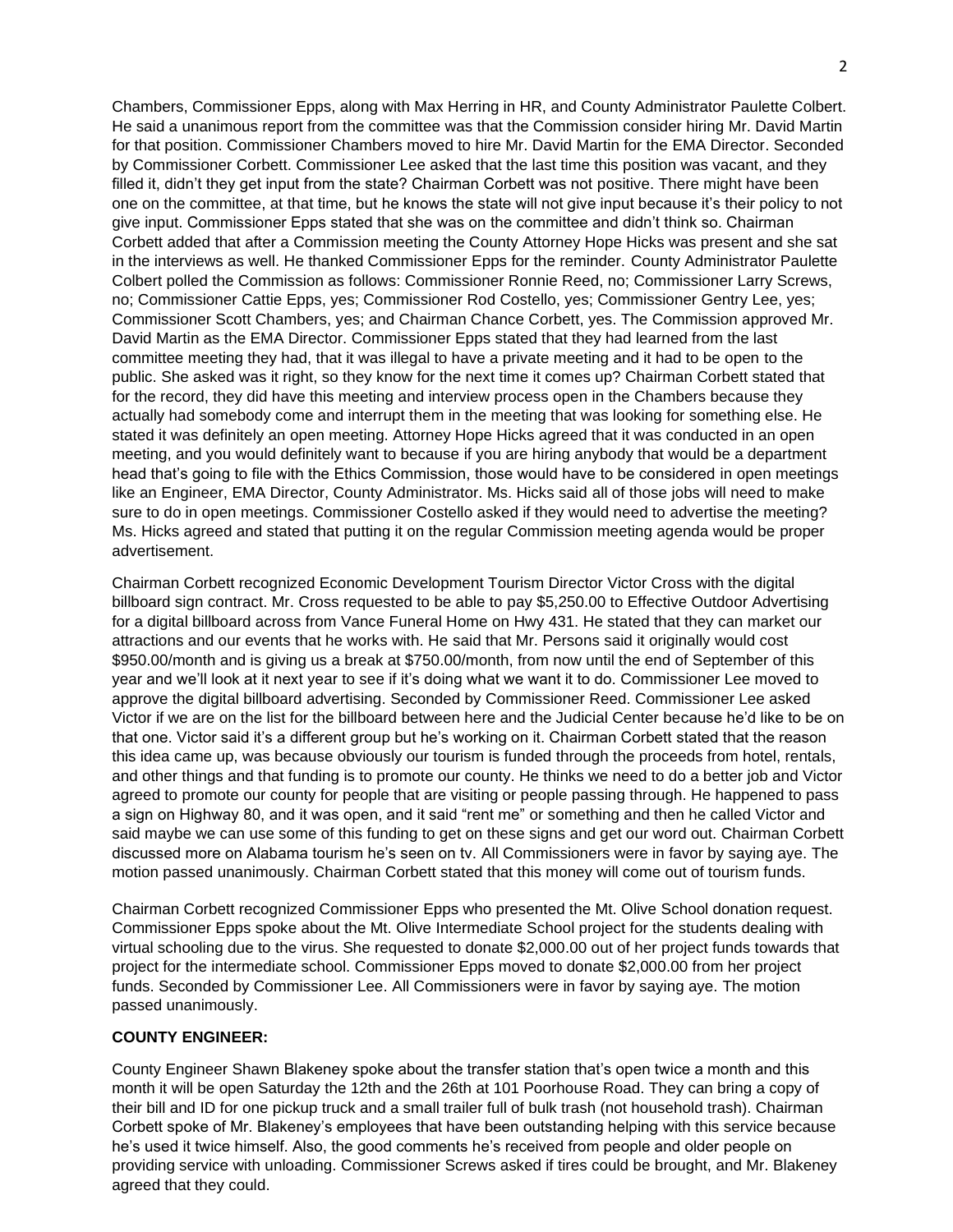### **ADMINISTRATOR:**

County Administrator Paulette Colbert had nothing to present.

## **CORONAVIRUS RESCUE ACT FUND:**

Chairman Corbett recognized Maintenance Director Leon Watson who presented the request for morgue supply materials for trays, racks, and a lift. Mr. Watson requested the approval to order the four racks, 16 trays, and the body lift requested by the coroner in the amount of \$9,883.00 and to be paid out of the ARP funds if approved. Commissioner Lee moved to approve the request and stated that he thinks it all should have been included in the original order. Seconded by Commissioner Reed. Chairman Corbett asked Attorney Hicks to state for the record that this is an approved expense of the ARP money. Ms. Hicks agreed and said she thinks this will be an eligible government service. Chairman Corbett stated that with these funds that they would have a voice vote. County Administrator Paulette Colbert called the Commission vote as follows: Commissioner Ronnie Reed, yes; Commissioner Larry Screws, yes; Commissioner Cattie Epps, yes; Commissioner Rod Costello, yes; Commissioner Gentry Lee, yes; Commissioner Scott Chambers, yes; and Chairman Chance Corbett, yes. The Commission approved the request unanimously.

Chairman Corbett recognized Maintenance Director Leon Watson who presented the Ladonia pavilion wi-fi & electrical materials request. Mr. Watson requested the approval of the hotspot equipment to go at the Ladonia pavilion in the amount of \$1,800.00, plus the electrical materials estimated at \$3,285.39 totaling \$5,085.39 to power that hotspot at the Ladonia pavilion and to be paid for out of the ARP funds. Commissioner Chambers moved to approve the request. Seconded by Commissioner Lee and he stated that in the future as they approve these pavilion requests to house the electronic equipment, that they need to include all of it at one time, so we don't have to piece meal it. Attorney Hicks stated that this will be an eligible government service. Commissioner Costello asked if these pavilions we're building have any type of camera system setup for security? Mr. Watson stated that he is not aware of any at this time and that the engineer's department actually handled erecting that pavilion. Chairman Corbett stated that they are planning to put some at the Crawford Gazebo only for securing the area and not for monitoring, but he said it is a good question because it's something they could do with that wi-fi access there. Commissioner Corbett added he thinks it would be good for security and not to monitor people. Chairman Corbett said that if the sheriff's office has a report of any damage or anything, they can go back and retrieve the data and not actually have someone actively monitoring it. Commissioner Reed asked if we could add it to the current motion, but it was discussed that they need to get the cost and come back. They asked Ms. Hicks and Mr. Watson to research the cost to adding it to the facilities if they have wi-fi access. Chairman Corbett mentioned to the commissioners that they need to consider putting wi-fi in county-owned places for our children, especially if we get into a pandemic situation again. County Administrator Paulette Colbert called the Commission vote as follows: Commissioner Ronnie Reed, yes; Commissioner Larry Screws, yes; Commissioner Cattie Epps, yes; Commissioner Rod Costello, yes; Commissioner Gentry Lee, yes; Commissioner Scott Chambers, yes; and Chairman Chance Corbett, yes. The Commission approved the request unanimously.

#### **HUMAN RESOURCES:**

Information was in Commissioner's Packets.

#### **COUNTY ATTORNEY:**

County Attorney Hope Hicks reminded the Commissioners that they agreed to have an earlier work session on April 11, because it gives her and Tina time to get information from the charitable organizations and to get their documentation on whether they're an eligible entity, and then they'll go forward with getting their losses or information, and if it is an eligible use for the money that they're wanting to spend. She said they should have it by April 11<sup>th</sup>. Chairman Corbett stated that he's received calls from agencies asking about the status, so we need to consider at some point on how we're going to communicate with them towards the end, and if we're wanting to actually have them come speak to us about anything in their application packets. He said there's nothing to take action on today, but to think about it. Commissioner Lee moved to change the April 11<sup>th</sup> work session to 4 pm. Seconded by Commissioner Costello. All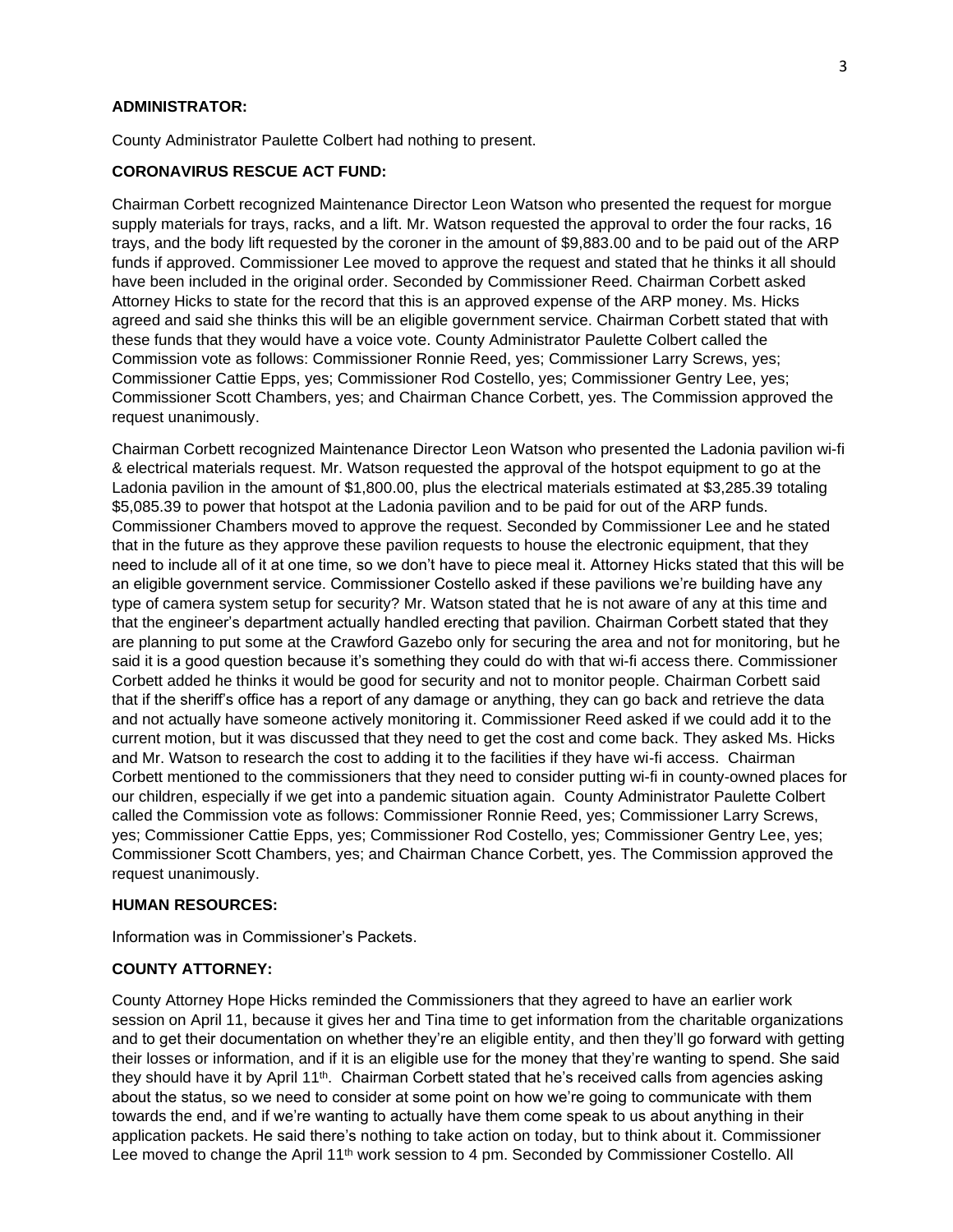Commissioners were in favor by saying aye. None opposed. The Commission passed the motion unanimously.

## **COMMISIONER DISCUSSION:**

Commissioner Reed stated the coroner was present and they had questions for him concerning some things he was requesting. Chairman Corbett spoke to Coroner Sumbry about some questions they had for his request and how it related to the ARPA funding. Chairman Corbett stated that the request of the morgue trailer was in before the addition to the morgue was approved. Mr. Sumbry stated that the morgue trailer itself is to better serve with the bodies and, he didn't think at that time we'd be getting a new morgue and it's certainly one of those things we can put on the back end, if need be. He would like to prepare for the unexpected because we never know whenever a tornado will be hitting Russell County, and we were actively involved when it happened in Beauregard and helping them assist in removal. Commissioner Lee asked doesn't the whole state of Alabama, and maybe even Georgia too, if we have an incident here, participate too and send equipment to help aide? He just hates to have a \$75,000.00 trailer sitting there and not being used. Mr. Sumbry stated that they'd find a way to use it such as if we have any type of training with the schools, like we always do, and we always help one another. Also, the state does have the equipment but if more than one county gets hit with a tornado, they are going to handle those areas that are closely affected, and we may be on our own for a while or may not even get help at that time. Chairman Corbett stated Columbus could help across the state line and Lee County has a morgue trailer, as well, and purchased it under Homeland Security Funds probably 12 to 15 years ago, and he knows they've deployed it across the state and beyond. Chairman Corbett stated that they have the answer, but they are not making decisions on the funding right now and if they have any more questions, they'll make sure they bring them to him.

Chairman Corbett spoke about the CDBG-CV Grant and one of the projects was to put in a new septic system at the old courthouse in Seale and that one of the issues was that the property, where the fuel lines were going to end and terminate, were on the property across Church Street, where the old jail use to be in the 1800's in Seale. He said that they found in doing the research that it is the board of education property, so they reached out to Dr. Coley and Chairman Corbett answered to the board on the project and said they have made the decision to sign the letter of easement (utility easement) for us to put that project in place. He discussed the increase of rentals and events after building the courthouse restrooms and the courthouse elevator. He added that the committee has also allowed the school systems to utilize the old courthouse for proms and other events. He hopes the Commission continues to allow them to do this based on the partnership that we have ongoing.

Commissioner Epps discussed the Care Act money and after a long conversation on Zoom, she wondered if she made a mistake on not voting for the association to oversee the Care Act money we will be getting because in some of the information she's received, the Care Act money does help the community to build, but her understanding is that it's primarily used for the areas of the county that has potential for growth but the county doesn't have funding to do, such as water and sewage. She thinks it's been discussed with the attorney on building a building, but her understanding based on the information she's received, it's also for renovating a building. For Russell County, one area they were targeted on the program was the Hurtsboro area, which has a lot of old buildings that are not in use and could possibly be used for renovation of that town to get growth in that area. Also, another area they targeted was the Fort Mitchell area where there's potential of so much growth because of building there and the residential growth that has happened there. She said she asked them if it had anything to do with traffic count? If traffic isn't there, when you build there, it gives the opportunity for growth, then the traffic will automatically come because businesses and industry will come out to the area. She spoke about studies they have done in the area and the other areas that was the Ladonia area. According to what they are saying is that the Ladonia area is already a growing area, so she said you don't need a traffic count or anything. She said that an engineer can go on a map and tell you where everything is, in the different areas, in the different counties, and she understood and asked a question if a surge can be put in an area? If there's a growing area and you have a thriving business already and that business is close to a sewer system, then we might be better to use the money for areas that can have the opportunity for growth. Not one that is already growing. So, she thinks that maybe they should look at this because we are making a decision where the money is going, but if the association had handled this, and had given them the opportunity to have, then they would have been the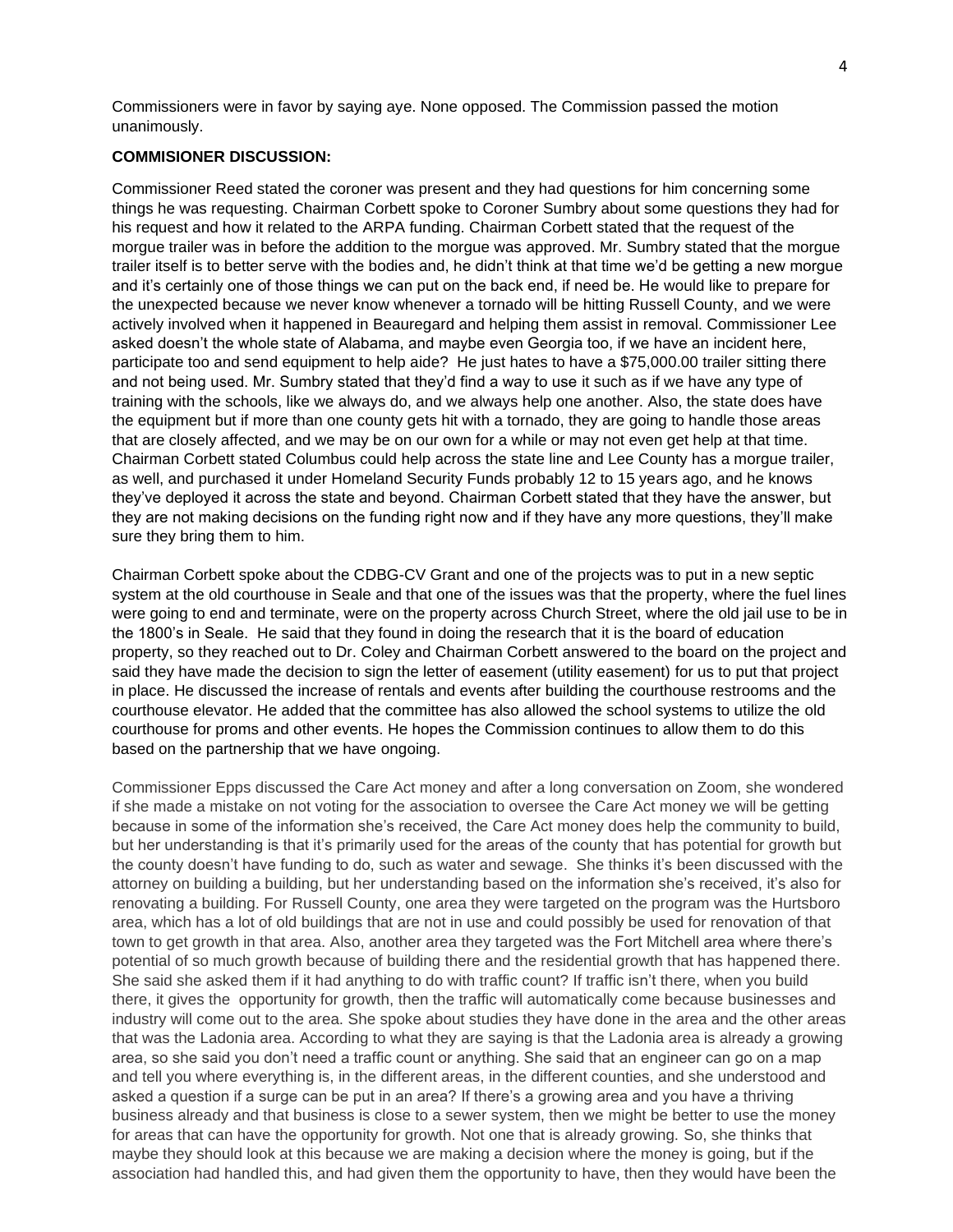one giving us where it should be and where it could be, and we could use this money for these areas. In her opinion, she thinks the attorney has been very good in giving them the information but she understands if the association (who they would have hired to do this), they would have done the research for us to tell us why we could properly use this money and how it could be used in the areas of the county where the growth is coming and where the growth will come. She said, because if you put a sewer system out doesn't mean that company is going to come the next day, but you are there because of the growth in that area and some companies will come in. She wanted them to think about that, as a commissioner, as they go into their work session coming up on the 12<sup>th</sup> of April. Chairman Corbett stated that this was brought up two different times to the Commission and the vote was not to go with the ACCA, but it wasn't for them to manage it, it was more for us to get advice from them and to get guidance. He didn't disagree that they probably should have done that, and they have a lot of water under that bridge now. He said it was pointed out to him, by 2 or 4 parties, that they wouldn't have agreed to do the vehicle in the sheriff's office. They wouldn't have agreed to several projects, but it has come to light now with the final rule, that those items are acceptable. He asked Ms. Hicks what her thoughts are on it? Chairman Corbett said that the ACCA gave us two deadlines and they told us the second time that this will be it, if you don't do it by then, so they brought it to a vote, and it failed, and he doesn't know that they would accept us anyway. Attorney Hicks stated that would be her first thing is that the last conversation she had with Mr. Brassfield is that the enrollment period was over. If it's reopened and something the Commission wants to look at, by all means, it's something the Commission can look at. Ms. Hicks takes no pride in doing this or not doing this and she is more than happy for the ACCA and their Investing in Alabama County's Program to give all of the help they can give and that you're willing to pay to get it because it's a paid program. Ms. Hicks stated that she doesn't mind doing some checking to see if the program is open for enrollment again, but her understanding is it is not. Commissioner Epps stated that she thinks she (herself) made a mistake for not voting and she didn't say to go back and do it again. She spoke about looking closely at how they are spending it, and where we are spending it because every area, they talk about spending it in is important. Ms. Hicks suggested maybe the Commission have a discussion in implementing a plan (what has been mentioned before and by Commissioner Screws) what the priories are and a plan so that they are not nickeled and dimed, not that all the things the money has been spent on isn't worthwhile things, but spending \$10,000.00 here and there being spent without a true plan, you may regret how the money has been spent as you get further down the road and a big project comes along that you think really would be beneficial to the county. She suggested that maybe April  $11<sup>th</sup>$  we have the conversation about this, the charitable entities again and then another work session to start at 3 instead of 4 about what the Commission plans, and thoughts are so that you do have a good spending plan in place. Commissioner Lee spoke about the sewage that has been spoken about for about 26-27 years and they've missed several opportunities but this might be the only opportunity we have where we don't have to come up with county money to look at it and so they need to remember that when they start spending this money. Commissioner Epps stated to Ms. Hicks that a question that was asked if they could spend this money on purchasing land for a sewer. Commissioner Epps said there was not a straight yes or no answer but there's a good possibility as long as it's part of the project, then they probably could use that money, but she wanted to ask Ms. Hicks. Ms. Hicks said she has it noted from the work session the other day to verify it and she cannot see how it wouldn't be allowed if you can invest in a water, or sewer, or broadband infrastructure that you have to have land to do these things. So, she believes it would be, but she will get that question answered for Commissioner Epps.

Commissioner Epps brought up the personnel manual and Ms. Hicks stated that she's personally the hold up on it right now. She has notes on it from the last meeting and she has made some of those revisions, and she's updated Mr. Herring and Mrs. Colbert. Ms. Hicks says she has three other segments that she needs to write for it, and she should be able have it for them the next couple of weeks.

Commissioner Screws brought up to Ms. Hicks again, if he's correct, in the president's address last week he said that they were hiring people to look at the misuse of this money, so he asked again for the inhouse folks (department heads) to give the Commission a proposal, so that they'll have something that the Commission can look at opposed to just saying that the Commission is going to approve it. He stated that they've approved two things this morning that he didn't see a proposal for, and he feels it's going to get us into trouble. He thinks they need to get something in writing, and this is the plan, and we approve this money from this plan that was given to us. Ms. Hicks stated that it would be better documentation for the files and what is being approved is for government services and she thinks they're eligible uses. She thinks